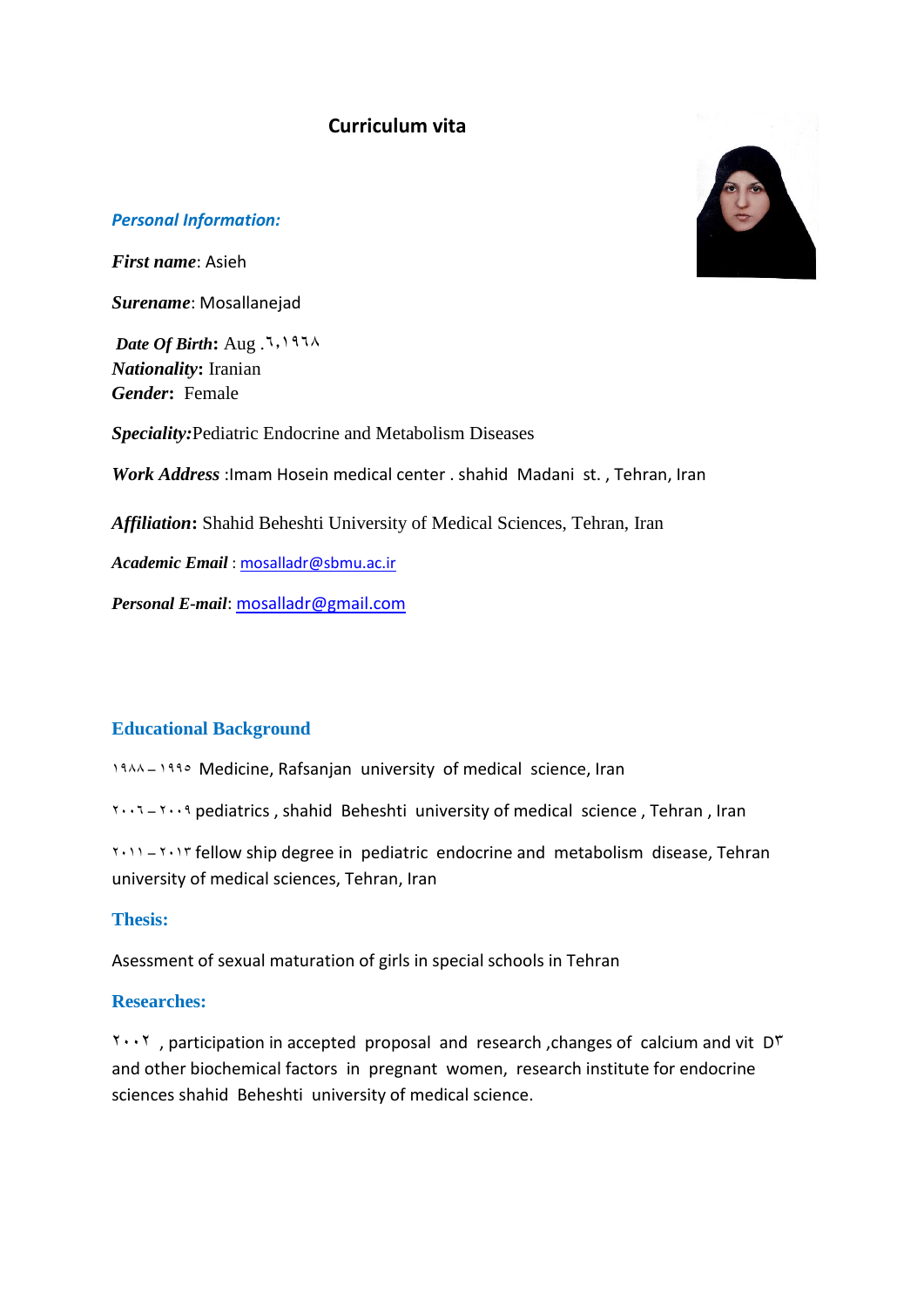$5000 - 6000$ , participation in accepted proposal and research, clinical and biochemical finding in patients with sub clinical hypothyroidism after treatment with levothyroxin, research institute for endocrine sciences shahid Behesht i university of medical science

6082. *proposal:* Evaluation of convulsion patern in Children with metabolic disorders .

#### **Training Courses:**

6081 .four days *Workshop on education of article writing.* Shaheed Beheshti University of Medical Sciences

6081-6088 Participation in workshops on *effective teaching in higher education and research and lecturing .* Educational Development Center (EDC), Shaheed Beheshti University of Medical Sciences :

6081: Participate in Assessment of student performance, (MINI CEX) SBMU, Iran

6082 : Participate in Ethics and professionalism ( 8) Workshop ,SBMU,Iran.

6082: Participate in Clinical Teaching Methods workshop, SBMU, Iran

6082 : Participate in Teaching Methods workshop (Morning Report), SBMU, Iran

6082: Participate in CPC workshop , SBMU, Iran

6082: Participate in CPR of Neonatal , Imam Hosein Medical Center, SBMU, Iran

6082- 6081 : participation in evidence-based medicine workshop, SBMU, Iran

6082: Participate in Communication Skills Workshop, SBMU, Iran

6081: four days workshop on education of article writing in English. Shaheed Beheshti University of Medical Sciences, Iran.

6082: Participate in Brain death and Organ donation workshop ,Imam Hosein Medical Center

#### **Scientific Position & Teaching:**

6081: Scientific Secretary of pediatric emergency diseases Conference, Imam Hosein Medical Center.

6081: A member of promotion exam and tests design Committee

1.1. Scientific Committee member of the 11th Annual Congress of Iranian Pediatric Endocrinology and Metabolism Association.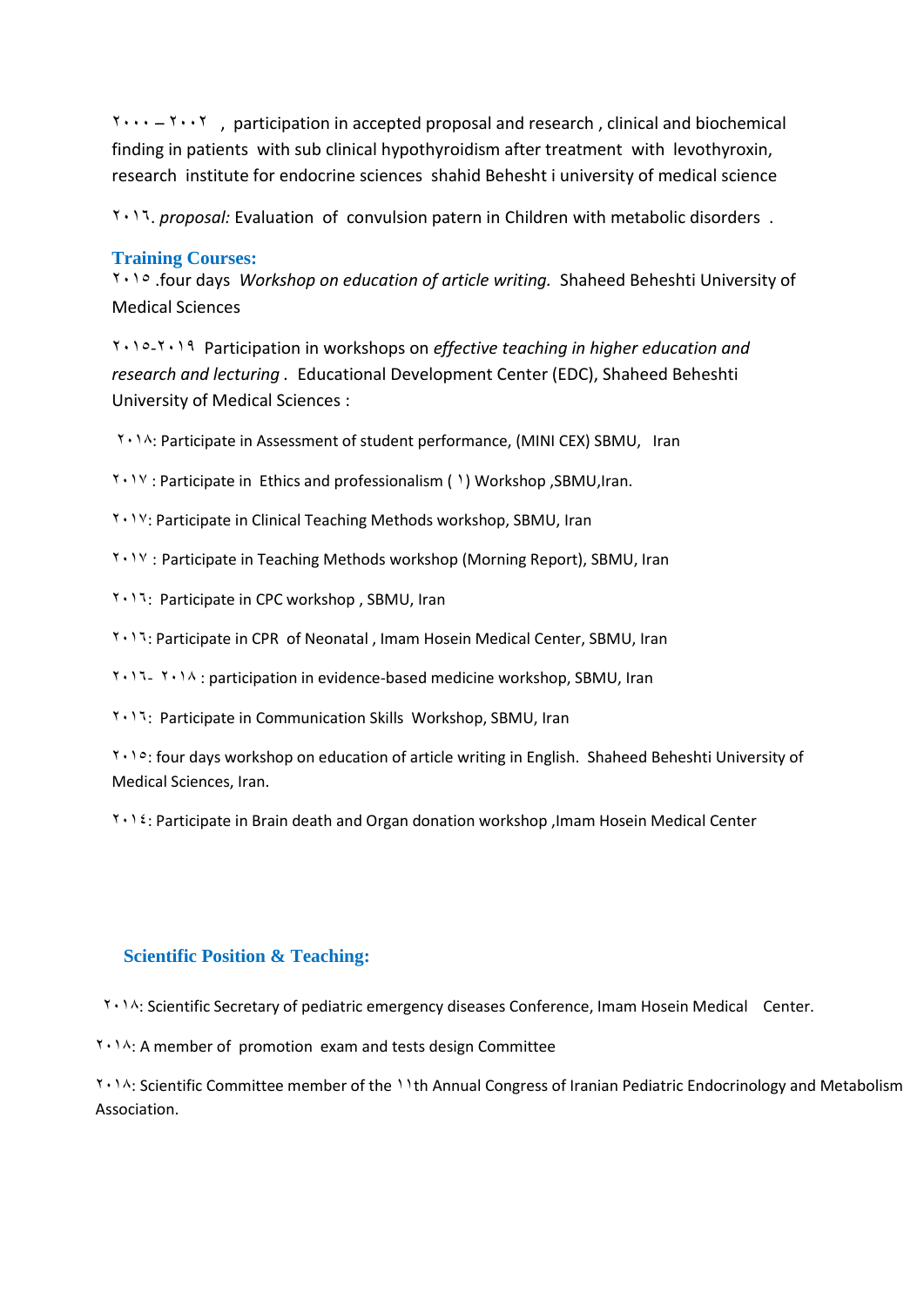7192-Now**:** Cooperation (Reviewer) with the Iranian journal of Child Neurology

 $8.681$ . The localization for the localization and preparation Clinical medicine guidelines, Shahid Beheshti University of Medical Sciences

**T** . 1 V-Now: Member of Neurometabolic society

6082: Cooperation (Reviewer) with Journal of Pediatrics Review

**T** . 1 <sup>2</sup> - Now : Member of Endocrine Society

 $\gamma \cdot \gamma$ <sup>2</sup>-Now: member of mortality committee ( $\gamma$  –  $\gamma$ <sup>4</sup> month children) at Imam Hosein hospital, Tehran, Iran

7192 –now**:** Mentor in pediatric ward .Imam hosein Medical Center ,Shahid Beheshti Medical Science

## **Articles:**

In Persian:

8. .Setoodeh A., Mosallanejad A., Abbasi F., Sayarifard F. .Shabani Mirzaee H. ; Glutaric aciduria type <sup>Y</sup>, clinical presentation and medical approach, journal of clinical Excellence,  $Y \cdot Y \in Y(Y) : Y Y - Y Y.$ 

In English:

- 7. A Sayarifard, F Sayarifard, SH Mirzaee, A Mosallanejad.A LKAPTONURIA DIAGNOSED AT THE AGE OF  $\gamma$   $\cdot$ -MONTH;A Case Report.Iranian journal of pediatrics.  $\gamma \gamma$  (1),  $\gamma \gamma$ -17.
- 2. [Abbasi F,](http://www.ncbi.nlm.nih.gov/pubmed/?term=Abbasi%20F%5BAuthor%5D&cauthor=true&cauthor_uid=25523092) [Azizi F,](http://www.ncbi.nlm.nih.gov/pubmed/?term=Azizi%20F%5BAuthor%5D&cauthor=true&cauthor_uid=25523092) [Javaheri M,](http://www.ncbi.nlm.nih.gov/pubmed/?term=Javaheri%20M%5BAuthor%5D&cauthor=true&cauthor_uid=25523092) [Mosallanejad A,](http://www.ncbi.nlm.nih.gov/pubmed/?term=Mosallanejad%20A%5BAuthor%5D&cauthor=true&cauthor_uid=25523092) [Ebrahim-Habibi A,](http://www.ncbi.nlm.nih.gov/pubmed/?term=Ebrahim-Habibi%20A%5BAuthor%5D&cauthor=true&cauthor_uid=25523092) [Ghafouri-Fard S.](http://www.ncbi.nlm.nih.gov/pubmed/?term=Ghafouri-Fard%20S%5BAuthor%5D&cauthor=true&cauthor_uid=25523092) Segregation of a novel homozygous  $\bar{1}$  nucleotide deletion in GLUT $\bar{1}$  gene in a Fanconi-Bickel syndrome family. [Gene.](http://www.ncbi.nlm.nih.gov/pubmed/?term=Fanconi+bickel+Mosallanejad)  $\frac{7.10}{P}$  Feb  $\frac{10.00 \cdot (1.11 \cdot T)}{P}$ .
- 2. [Movahedi](http://www.ncbi.nlm.nih.gov/pubmed/?term=Movahedi%20M%5BAuthor%5D&cauthor=true&cauthor_uid=25780889) M[, Tavakol M,](http://www.ncbi.nlm.nih.gov/pubmed/?term=Tavakol%20M%5BAuthor%5D&cauthor=true&cauthor_uid=25780889) [Hirbod-Mobarakeh A,](http://www.ncbi.nlm.nih.gov/pubmed/?term=Hirbod-Mobarakeh%20A%5BAuthor%5D&cauthor=true&cauthor_uid=25780889) [Gharagozlou M,](http://www.ncbi.nlm.nih.gov/pubmed/?term=Gharagozlou%20M%5BAuthor%5D&cauthor=true&cauthor_uid=25780889) [Aghamohammadi A,](http://www.ncbi.nlm.nih.gov/pubmed/?term=Aghamohammadi%20A%5BAuthor%5D&cauthor=true&cauthor_uid=25780889) [Tavakol Z,](http://www.ncbi.nlm.nih.gov/pubmed/?term=Tavakol%20Z%5BAuthor%5D&cauthor=true&cauthor_uid=25780889) [Momenzadeh K,](http://www.ncbi.nlm.nih.gov/pubmed/?term=Momenzadeh%20K%5BAuthor%5D&cauthor=true&cauthor_uid=25780889) [Nabavi M,](http://www.ncbi.nlm.nih.gov/pubmed/?term=Nabavi%20M%5BAuthor%5D&cauthor=true&cauthor_uid=25780889) [Dabbaghzade A,](http://www.ncbi.nlm.nih.gov/pubmed/?term=Dabbaghzade%20A%5BAuthor%5D&cauthor=true&cauthor_uid=25780889) [Mosallanejad A,](http://www.ncbi.nlm.nih.gov/pubmed/?term=Mosallanejad%20A%5BAuthor%5D&cauthor=true&cauthor_uid=25780889) [Rezaei N.](http://www.ncbi.nlm.nih.gov/pubmed/?term=Rezaei%20N%5BAuthor%5D&cauthor=true&cauthor_uid=25780889) Vitamin d deficiency in chronic idiopathic urticaria. [Iran J Allergy Asthma Immunol.](http://www.ncbi.nlm.nih.gov/pubmed/?term=Vit+d+Mosallanejad) 7199 Apr;  $\frac{2}{7}$  (7): 777- $V$ .
- <sup>o</sup>. Maryam Razzaghy Azar, Asieh Mosalla Nejad, Ensieh Nasli Esfahani, and Mona Noubakhsh . Iatrogenic Cushing's Syndrome Caused by Topical Corticosteroid Application and Its Life Threatening Complications. J Compr Ped.  $Y \cap S$  November;  $Y(2)$ : e<sup>r 2</sup>x77.
- 2. Asieh Mosallanejad , Fatemeh Sayarifard , Sima Hosseinverdi , Farzaneh Abbasi , Hosein Shabni Mirzaee , and Nima Rezaei .Proptosis, Micrognathia, Low Set Ear and Chest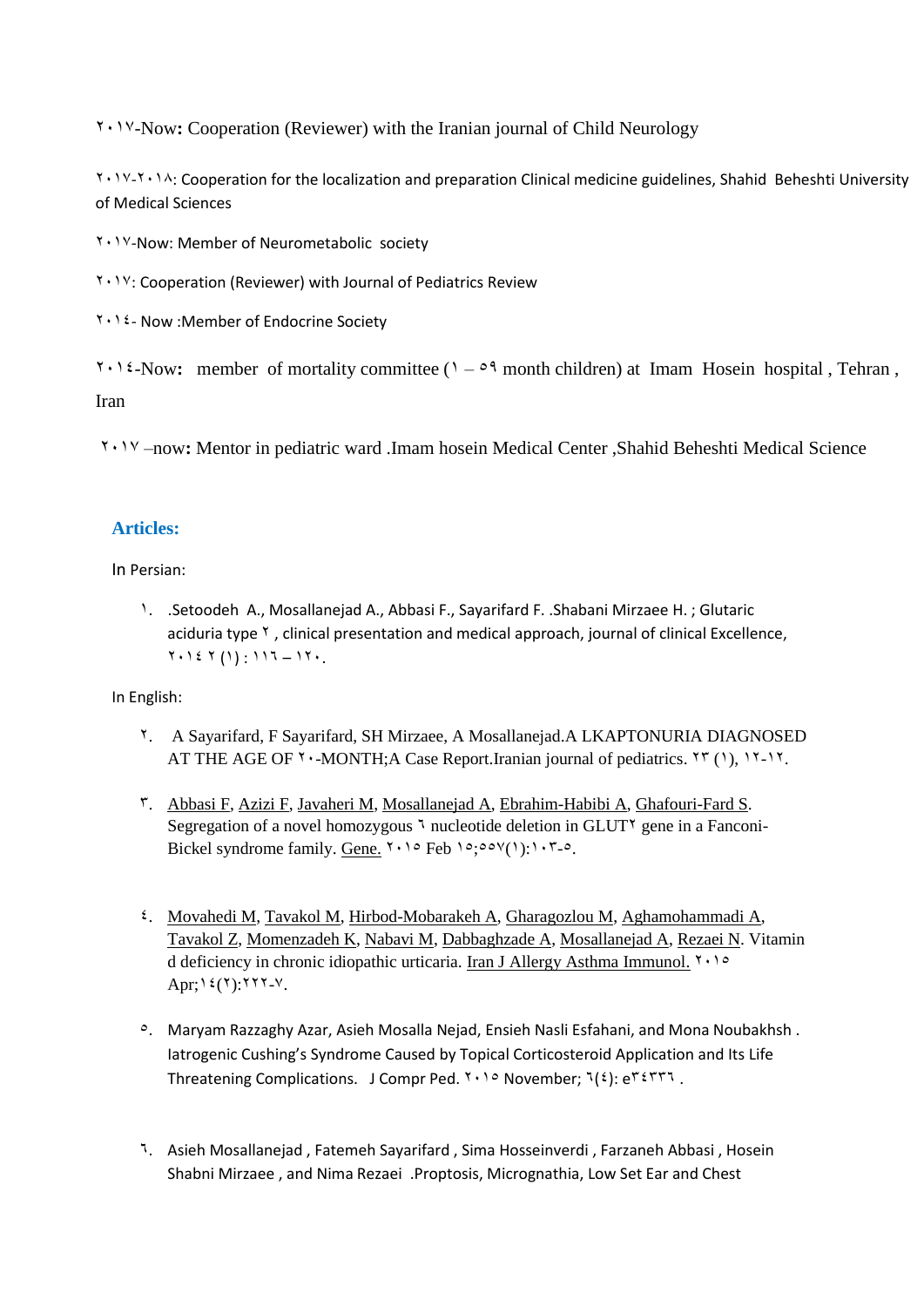Deformity in a Patient with Extra Marker Chromosome  $\lambda$ . Acta Medica Iranica, Vol.  $\circ$ r, No.  $17 (7 \cdot 10)$ .

- <sup>V</sup>. Hosein Shabani Mirzaee, MD; \* Asieh Mosallanejad, MD; Ali Rabbani , MD;Aria Sotoudei<sup>Y</sup>,MD; Farzaneh Abbasi, MD; Fatemeh Sayarifard, MD; Vahid Ziaee, MD; Amir Hosein Memari ,MD. Assessment of Sexual Maturation among Girls with Special Needs in Tehran, Iran.
- <sup>1</sup>. Asieh Mosallanejad, Shahrzad Tabatabaei, Marjan Shakiba, Mohammad reza Alaee, Hedieh Saneifard.A Rare case of ovarian Hyperstimulation Syndrome in a preterm Infant  $Y \cdot Y$  Nov,  $Vol-1 \cdot (11)$ .
- 8. Asieh Mosallanejad, Kambiz Eftekhari, Hosein Shabani Mirzaee, Ali Rabbani, Aria Setoudeh, Farzaneh Abbasi , Fatemeh Sayarifard, Vahid Ziaee ,Amir hossein Memari , Seyed Javad Sayedi. Assessment of Sexual Maturation among Boys in Special Schools of Tehran, Iran. Int J Pediatr  $Y \cdot Y$ ;  $O(1)$ .
- 1. Mohammadreza alaei, Asieh mosallanejad, Saeed Reza ghaffari, Maryam rafati. Non progressive Non immune Hydrops Fetalis in GUSB Gene (accepted)  $Y \cdot 1A$ .
- 88. Jafari N, Mosallanejad A, Ghobadifar A, Karimzadeh P, Ghodssi-Ghassemabadi R, Nasehi M, and et al.Utility of Seizure Pattern and Related Clinical Features in the Diagnosis of Neurometabolic Disorders.Iranian Journal of Pediatric Neurology.  $Y,Y$ , Vol. 12, No. 1.

Oral presentation:

#### *Internal congress presentations:*

9. Diabetic Ketoacidosis , Pediatric Emergency Diseases Conference ,Imam Hosein Medical Center,  $\mathbf{1} \cdot \mathbf{1} \cdot \mathbf{1}$ 

7. Metabolic Myopathy, Neurometabolic seminar, Children's Medical Center, 7191

2. Dyslipidemia in Children ,Pediatrics Growth and Development Congress , , Children's Medical Center, Y . 14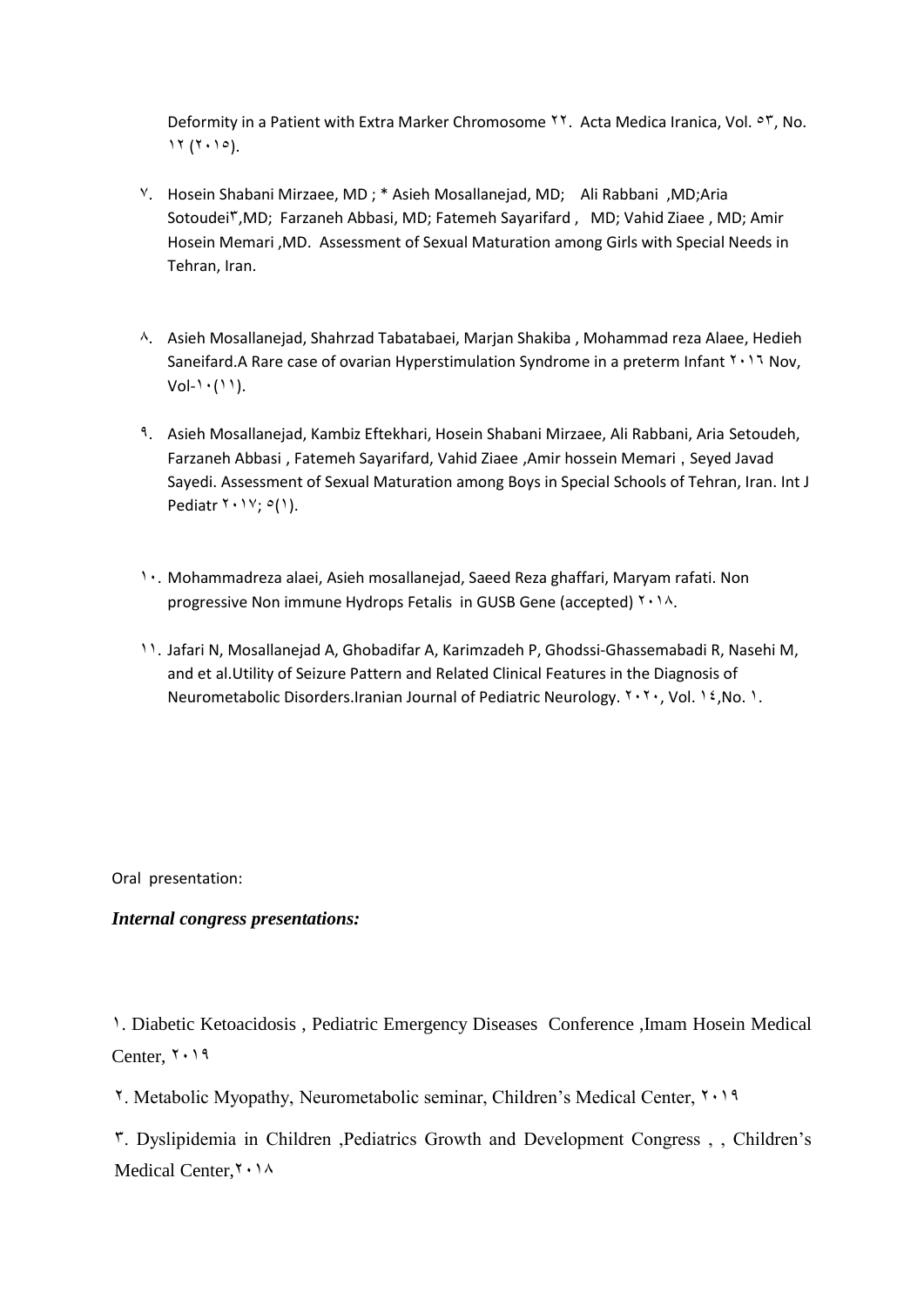2. Ambigus Genitalia, Congress of common pediatric emergencies, Shahid Beheshti University of Medical Sciences,  $\gamma \cdot \gamma$ 

9. Management of Short stature ,Short stature conference, Shahid Beheshti University of Medical Sciences, Y . 14

.. Metabolic Disorders, , Congress of common pediatric emergencies, Shahid Beheshti University of Medical Sciences,  $\mathbf{y} \cdot \mathbf{y}$ ,

<sup>V</sup>. Diabetes Education in Children Diabetes Conference, , Children's Medical Center, Y . 1V

6. Epidemiology of Diabetes, Diabetes Mellitus Conference , Shahid Beheshti University of Medical Sciences, Y . 1 Y

1. Approach to Short Stature , Growth symposium, , Shahid Beheshti University of Medical Sciences,  $\mathbf{v} \cdot \mathbf{v}$ 

1. Minipuberty, the 1<sup>th</sup> Annual Congress of Iranian Pediatric Endocrinology and Metabolism Association, Guilan, Y . 1V

11. Diabetic Ketoacidosis , Family Physition Seminar, 7117.

97. Diagnosis of Short stature, Congress of common pediatric emergencies, Shahid Beheshti University of Medical Sciences,  $\mathbf{1} \cdot \mathbf{1}$ 

17. Cushing Disorder, International pediatric Congress of Professor Amirhakimi, Shiraz, 7117.

1<sup>2</sup>. Ethiology of Growth Retardation "<sup>TV</sup>th Memorial Congress of Professor Mohamad Gharib.<sup>\*</sup> April  $1.17$ 

99. Diabetes in Children, , Family Physition Seminar, 7199

9.. Endocrine causes of Short Stature , , Congress of common pediatric emergencies, Shahid Beheshti University of Medical Sciences,  $\sqrt{10}$ 

1<sup>V</sup>. Diabetes Education in Children,Diabetes Conference, , Children's Medical Center, Y.10.

14. Cushing syndrome , Annual Congress of Iranian Society of Pediatrics ,  $\zeta^{\text{th}}$  Memorial Congress of Professor Mohamad Gharib .77-70 April 7.10,

91. Thyroid disorders, Congress of common pediatric emergencies, Shahid Beheshti University of Medical Sciences,  $\mathbf{Y} \cdot \mathbf{Y}$